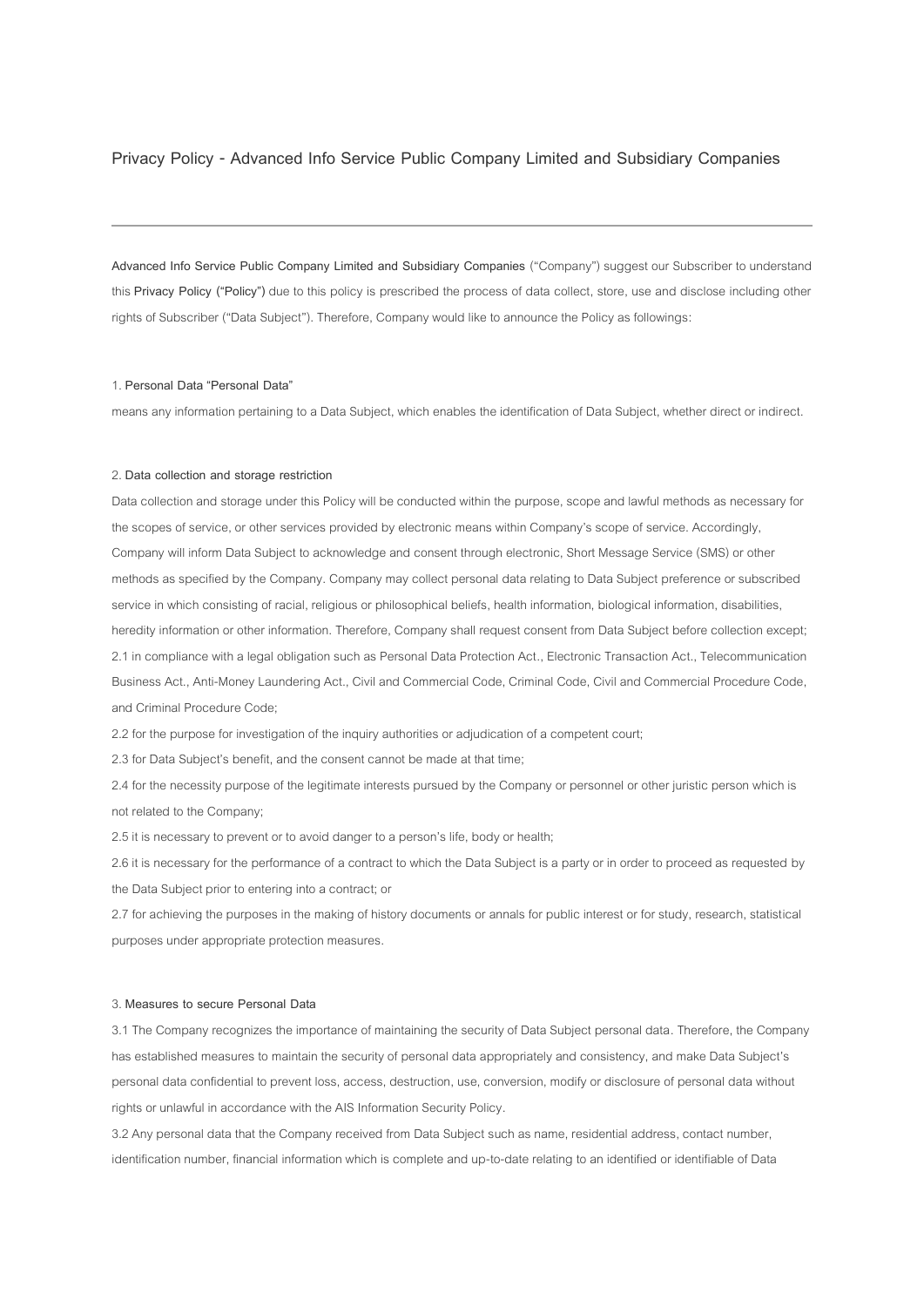Subject will be used in accordance with the objectives of the Company. The Company will carry out appropriate measures to prevent personal data from being used without permission.

### 4. **Purpose of Collecting, Storing and Use Personal Data**

The Company shall collect, store, use of Subscriber's Personal Data for the purpose or activity which Data Subject interesting in relating to telecommunication service, broadcasting service, payment service or other services, digital service, marketing research and survey, promotional activities, providing privilege based on Subscriber's preferences or data analysis in order to offer goods or services of Company and/or a person who is a distributor, agent, or the person who related thereof, and/or other person, or legal obligations or regulation to which the Company is subject whether present or in the future, including consent to the Company to send, transfer and/or disclose personal data to Company business group, business alliance, any agency, organization or juristic person who has a contract or a legal relationship with the Company and/or Cloud Computing Service Provider by allowing the Company to send, transfer and/or disclose such information through domestically and internationally. The Company shall retain Subscribers' Personal Data as long as necessary only for the above mentioned purposes, where the Data Receiver or Data processor is also obligated by law to retain Personal Data as well. If there is a later update in the purpose of collecting Personal Data, the Company will inform the Subscriber.

#### 5. **Restriction of Use and/or Disclose Personal Data**

5.1 The Company will use or disclose Data Subject personal data in accordance with the consent of the Data Subject, and will be solely used for the Company's purpose in order to provide services. The Company will supervise its employees, officers or operating staffs from using and/or disclosing Data Subject's personal data in any way other than the purpose of service or to a third party except:

5.1.1. in compliance with a legal obligation such as Personal Data Protection Act., Electronic Transaction Act.,

Telecommunication Business Act., Anti-Money Laundering Act., Civil and Commercial Act., Criminal Act., Civil and Commercial Procedure Act., and Criminal Procedure Act.;

5.1.2. for the purpose for investigation of the inquiry authorities or adjudication of a competent court;

5.1.3. for Data Subject's benefit, and the consent cannot be made at that time;

5.1.4. for the necessity purpose of the legitimate interests pursued by the Company or personnel or other juristic person which is not related to the Company;

5.1.5. it is necessary to prevent or to avoid danger to a person's life, body or health;

5.1.6. it is necessary for the performance of a contract to which the Data Subject is a party or in order to proceed as requested by the Data Subject prior to entering into a contract; or

5.1.7. for achieving the purposes in the making of history documents or annals for public interest or for study, research,

statistical purposes under appropriate protection measures.

5.2. The Company may use third party IT Service providers in order to retain personal data, which such Service provider must have security measures by prohibiting the collection, use or disclosure of personal data other than those specified by the Company.

## 6. **Right of Data Subject.**

6.1 Data Subject may request to access its Call Detail Record (CDR) in accordance with the requirements and methods set by the Company at Teleinfo Media Service Center or request Company to provide the acquisition of Personal Data. However, the